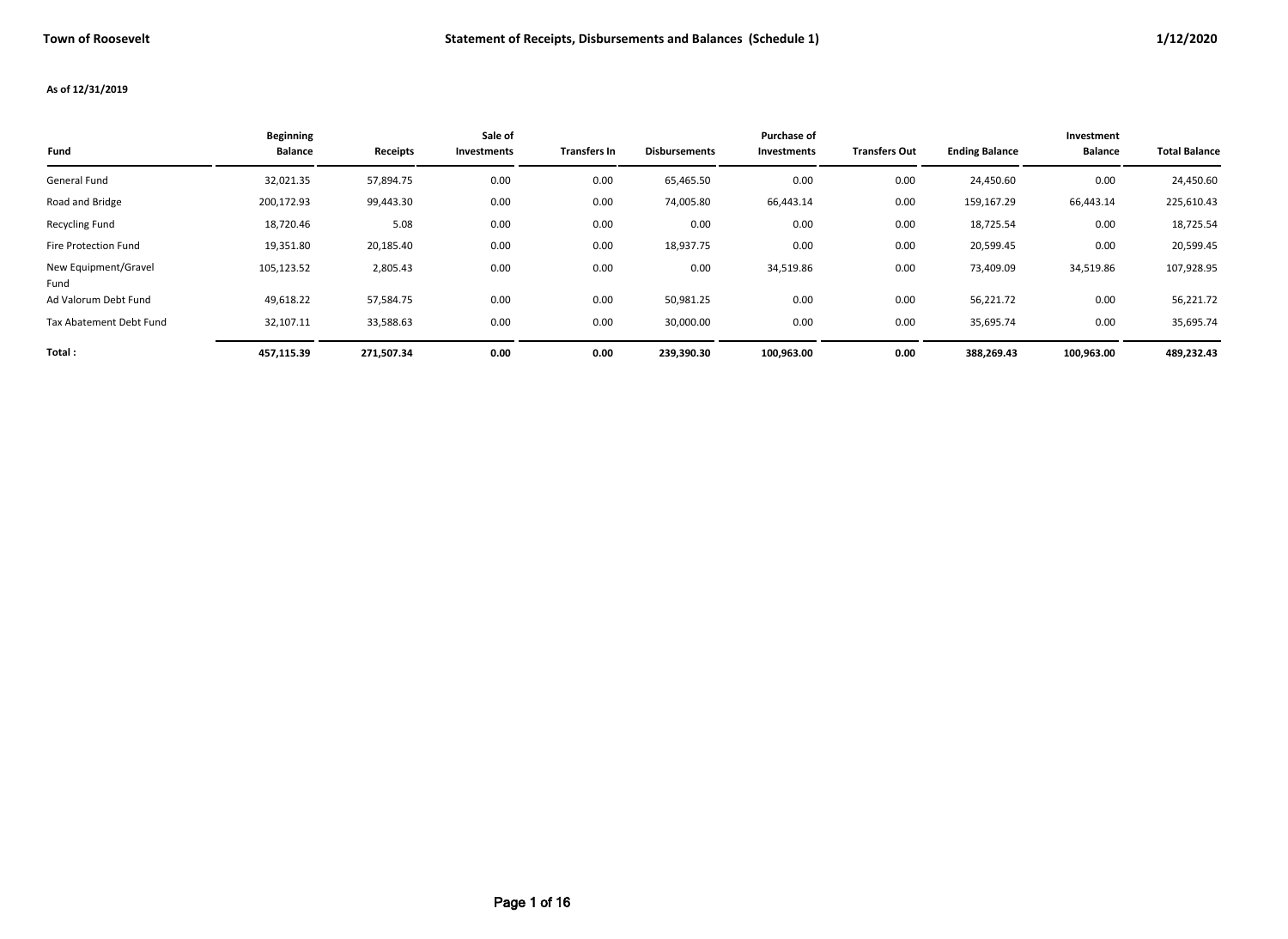#### **As of 12/31/2019 As Of:**

## 100: General Fund

## Receipts:

| <b>Current Ad Valorem Taxes</b><br>48,311.01<br>Mobile Home Tax<br>4.16<br>Penalties and Interest on Ad valorem Taxes<br>545.27<br>Forfeited Tax Sale Apportionments<br>2,778.16<br>Total<br>51,638.60<br>Intergovernmental Revenues (IGR)<br>Agricultural Market Value Credit<br>438.42<br>State - Payments in Lieu of Taxes<br>539.97<br>State - P.E.R.A. Aid<br>54.00<br><b>Town Aid</b><br>4,181.00<br>Total<br>5,213.39<br><b>Charges for Services</b><br>4.00<br><b>Filing Fees</b><br>Total<br>4.00<br>Miscellaneous<br>40.00<br>Reimbursements<br><b>Interest Earning</b><br>940.39<br>Royalties<br>58.37<br>Total<br>1,038.76 | Taxes                 |           |
|----------------------------------------------------------------------------------------------------------------------------------------------------------------------------------------------------------------------------------------------------------------------------------------------------------------------------------------------------------------------------------------------------------------------------------------------------------------------------------------------------------------------------------------------------------------------------------------------------------------------------------------|-----------------------|-----------|
|                                                                                                                                                                                                                                                                                                                                                                                                                                                                                                                                                                                                                                        |                       |           |
|                                                                                                                                                                                                                                                                                                                                                                                                                                                                                                                                                                                                                                        |                       |           |
|                                                                                                                                                                                                                                                                                                                                                                                                                                                                                                                                                                                                                                        |                       |           |
|                                                                                                                                                                                                                                                                                                                                                                                                                                                                                                                                                                                                                                        |                       |           |
|                                                                                                                                                                                                                                                                                                                                                                                                                                                                                                                                                                                                                                        |                       |           |
|                                                                                                                                                                                                                                                                                                                                                                                                                                                                                                                                                                                                                                        |                       |           |
|                                                                                                                                                                                                                                                                                                                                                                                                                                                                                                                                                                                                                                        |                       |           |
|                                                                                                                                                                                                                                                                                                                                                                                                                                                                                                                                                                                                                                        |                       |           |
|                                                                                                                                                                                                                                                                                                                                                                                                                                                                                                                                                                                                                                        |                       |           |
|                                                                                                                                                                                                                                                                                                                                                                                                                                                                                                                                                                                                                                        |                       |           |
|                                                                                                                                                                                                                                                                                                                                                                                                                                                                                                                                                                                                                                        |                       |           |
|                                                                                                                                                                                                                                                                                                                                                                                                                                                                                                                                                                                                                                        |                       |           |
|                                                                                                                                                                                                                                                                                                                                                                                                                                                                                                                                                                                                                                        |                       |           |
|                                                                                                                                                                                                                                                                                                                                                                                                                                                                                                                                                                                                                                        |                       |           |
|                                                                                                                                                                                                                                                                                                                                                                                                                                                                                                                                                                                                                                        |                       |           |
|                                                                                                                                                                                                                                                                                                                                                                                                                                                                                                                                                                                                                                        |                       |           |
|                                                                                                                                                                                                                                                                                                                                                                                                                                                                                                                                                                                                                                        |                       |           |
|                                                                                                                                                                                                                                                                                                                                                                                                                                                                                                                                                                                                                                        |                       |           |
|                                                                                                                                                                                                                                                                                                                                                                                                                                                                                                                                                                                                                                        |                       |           |
|                                                                                                                                                                                                                                                                                                                                                                                                                                                                                                                                                                                                                                        | <b>Total Receipts</b> | 57,894.75 |

## Other Financing Sources:

# Disbursements:

| <b>Total Disbursements</b>                             |           | 65,465.50 |
|--------------------------------------------------------|-----------|-----------|
| Total                                                  |           | 173.00    |
| Waste (Refuse) Disposal- Current                       | 68.00     |           |
| Road Maintenance Employee- Current                     | 105.00    |           |
| <b>Public Works</b>                                    |           |           |
| Total                                                  |           | 65,292.50 |
| <b>Other General Government- Current</b>               | 6,565.00  |           |
| Elections/Other than Clerk- Current                    | 632.41    |           |
| Township Land/Grounds- Current                         | 645.21    |           |
| General Government Buildings and Plant- Capital Outlay | 23,215.00 |           |
| General Government Buildings and Plant- Current        | 6,153.25  |           |
| <b>Treasurer- Current</b>                              | 4,127.27  |           |
| Clerk- Capital Outlay                                  | 42.78     |           |
| Clerk- Current                                         | 15,390.89 |           |
| <b>Elections- Capital Outlay</b>                       | 53.53     |           |
| <b>Elections- Current</b>                              | 483.10    |           |
| Council/Town Board- Current                            | 3,942.23  |           |
| <b>General Government- Current</b>                     | 4,041.83  |           |
| <b>General Government</b>                              |           |           |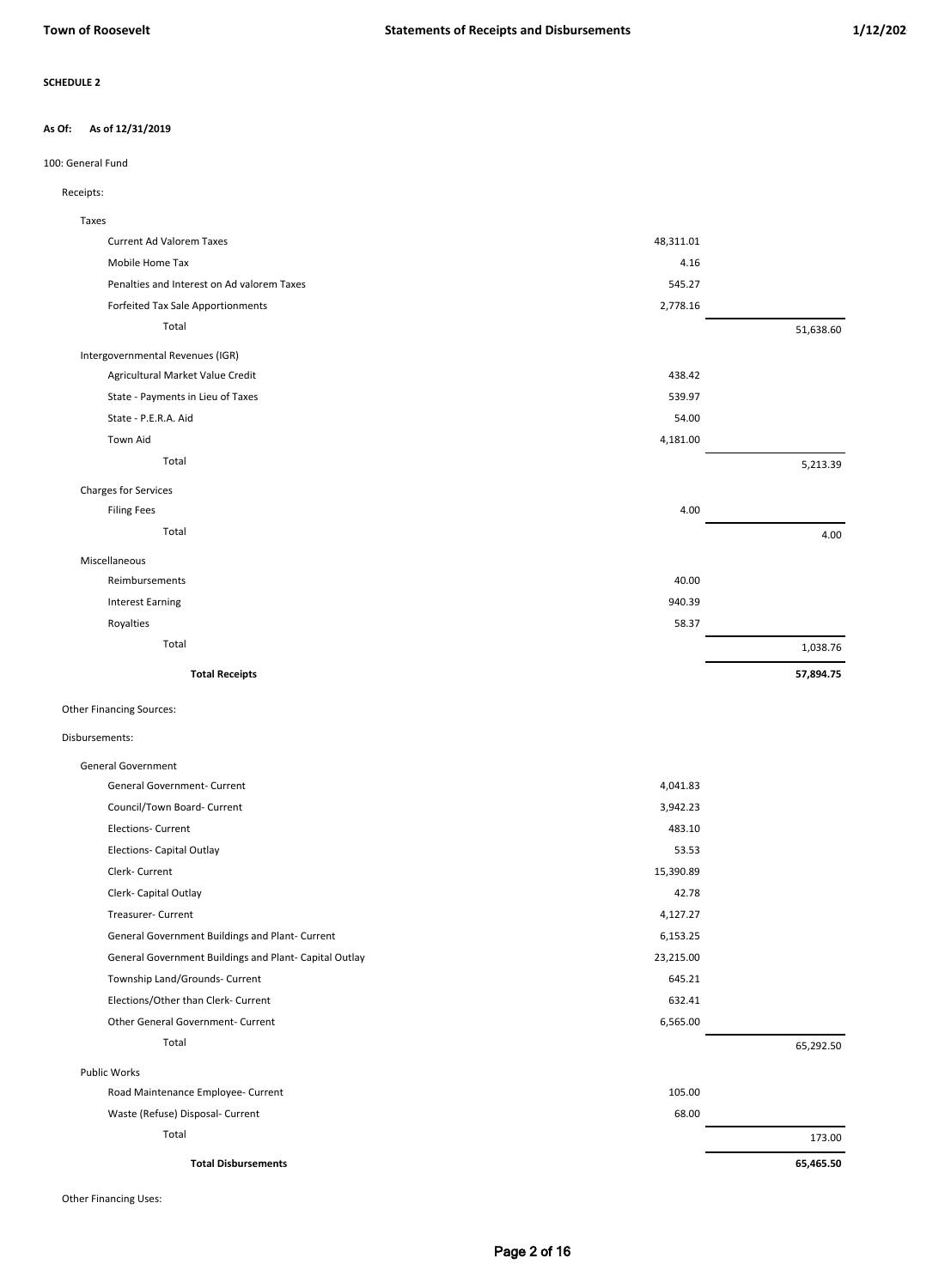### **As of 12/31/2019 As Of:**

## 201: Road and Bridge

## Receipts:

| Taxes                                                        |           |           |
|--------------------------------------------------------------|-----------|-----------|
| Current Ad Valorem Taxes                                     | 74,674.86 |           |
| Forfeited Tax Sale Apportionments                            | 4,233.39  |           |
| Total                                                        |           | 78,908.25 |
| Intergovernmental Revenues (IGR)                             |           |           |
| Municipal State Aid for Streets - Maintenance (Gas Tax, Road | 16,648.63 |           |
| Allotment)                                                   |           |           |
| Agricultural Market Value Credit                             | 668.08    |           |
| State - Payments in Lieu of Taxes                            | 793.83    |           |
| Total                                                        |           | 18,110.54 |
| <b>Charges for Services</b>                                  |           |           |
| Garrison Township Road Maintenance                           | 1,890.00  |           |
| Total                                                        |           | 1,890.00  |
| Miscellaneous                                                |           |           |
| <b>Interest Earning</b>                                      | 534.51    |           |
| Total                                                        |           | 534.51    |
| <b>Total Receipts</b>                                        |           | 99,443.30 |
| <b>Other Financing Sources:</b>                              |           |           |
| Disbursements:                                               |           |           |
| <b>General Government</b>                                    |           |           |
| General Government- Current                                  | (0.04)    |           |
| General Government Buildings and Plant- Current              | 554.37    |           |
| Total                                                        |           | 554.33    |
| <b>Public Works</b>                                          |           |           |
| Ice and Snow Removal- Current                                | 2,940.53  |           |
| Road and Bridge Equipment- Current                           | 13,543.76 |           |
| Road Maintenance Employee- Current                           | 54,143.97 |           |
| Road Maintenance- Current                                    | 1,822.33  |           |

Road Repair- Current 1,000.88

73,451.47 Total

**Total Disbursements 74,005.80** 

Other Financing Uses:

Purchase of Investments 66,443.14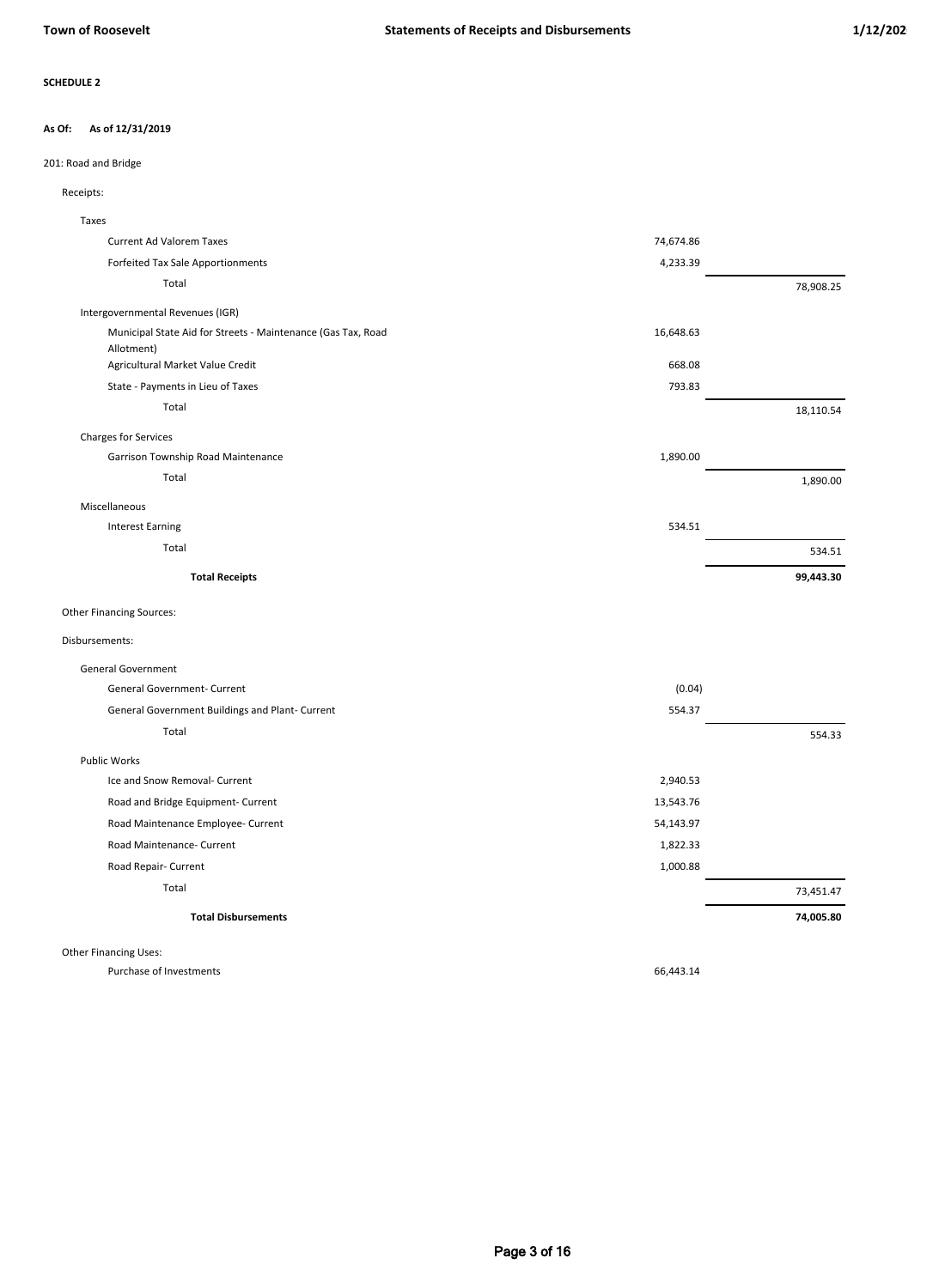### **As of 12/31/2019 As Of:**

## 210: Recycling Fund

## Receipts:

| Taxes                           |      |
|---------------------------------|------|
| Current Ad Valorem Taxes        | 5.08 |
| Total                           | 5.08 |
| <b>Total Receipts</b>           | 5.08 |
| <b>Other Financing Sources:</b> |      |

### Disbursements:

| <b>Total Disbursements</b> | 0.00<br>. |
|----------------------------|-----------|
|                            |           |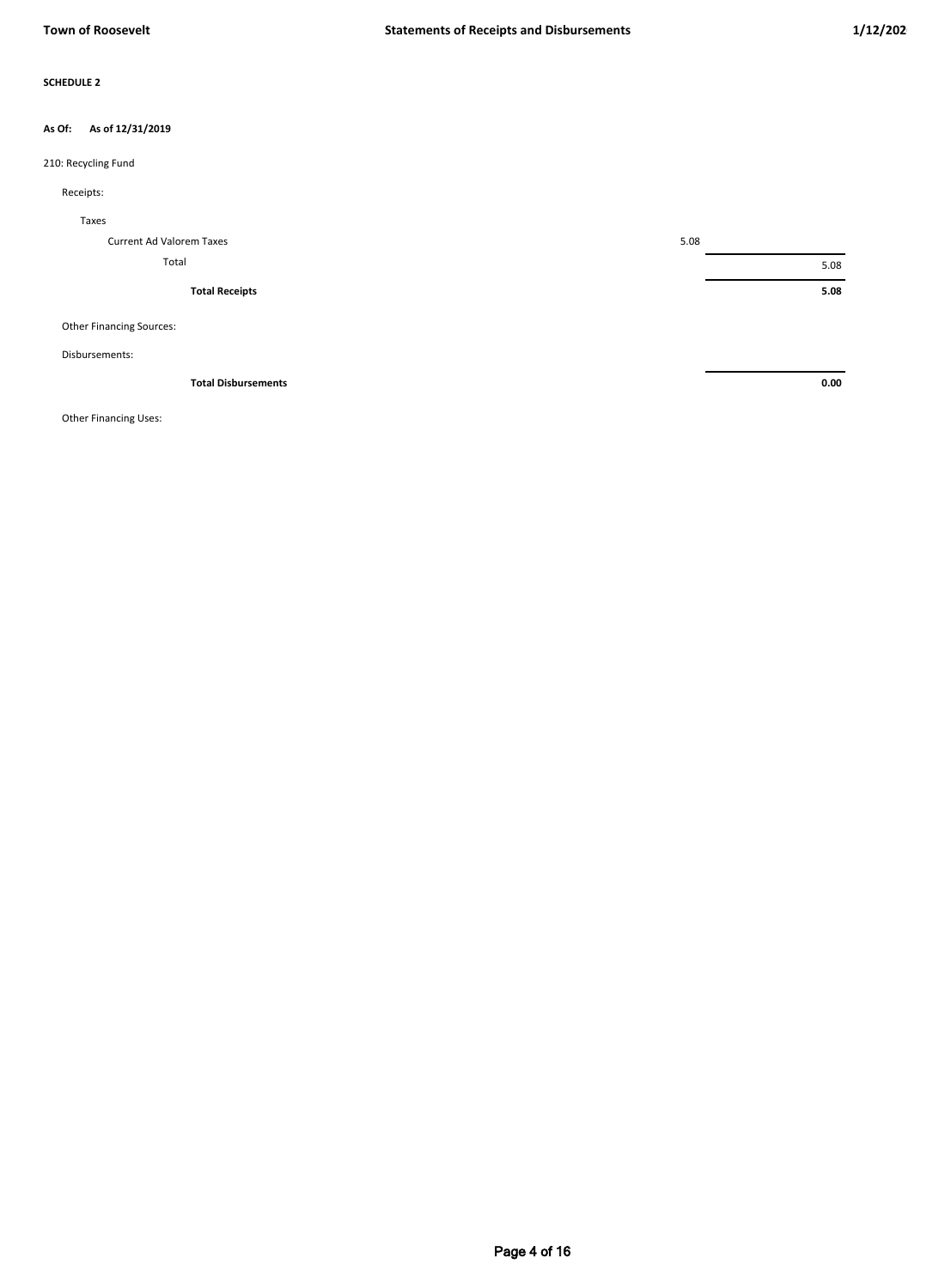### **As of 12/31/2019 As Of:**

## 225: Fire Protection Fund

## Receipts:

| Taxes                               |           |           |
|-------------------------------------|-----------|-----------|
| <b>Current Ad Valorem Taxes</b>     | 18,672.58 |           |
| Forfeited Tax Sale Apportionments   | 1,124.50  |           |
| Total                               |           | 19,797.08 |
| Intergovernmental Revenues (IGR)    |           |           |
| Agricultural Market Value Credit    | 177.46    |           |
| State - Payments in Lieu of Taxes   | 210.86    |           |
| Total                               |           | 388.32    |
| <b>Total Receipts</b>               |           | 20,185.40 |
| <b>Other Financing Sources:</b>     |           |           |
| Disbursements:                      |           |           |
| <b>Public Safety</b>                |           |           |
| Fire Protection-Contracted- Current | 18,937.75 |           |
| Total                               |           | 18,937.75 |
| <b>Total Disbursements</b>          |           | 18,937.75 |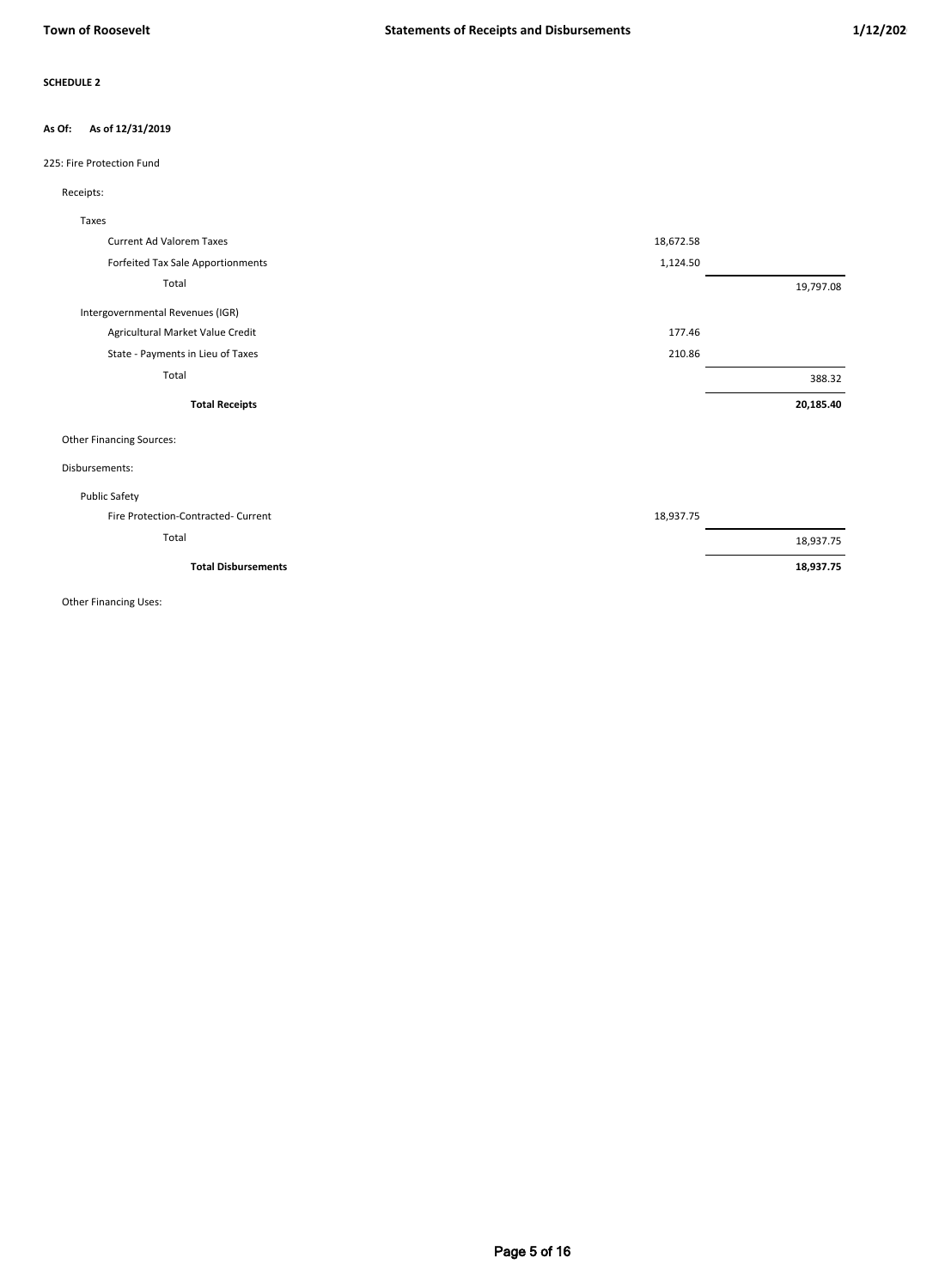#### **As of 12/31/2019 As Of:**

240: New Equipment/Gravel Fund

## Receipts:

| Taxes                             |          |          |
|-----------------------------------|----------|----------|
| <b>Current Ad Valorem Taxes</b>   | 2,287.94 |          |
| Forfeited Tax Sale Apportionments | 66.15    |          |
| Total                             |          | 2,354.09 |
| Intergovernmental Revenues (IGR)  |          |          |
| Agricultural Market Value Credit  | 10.44    |          |
| State - Payments in Lieu of Taxes | 12.41    |          |
| Total                             |          | 22.85    |
| Miscellaneous                     |          |          |
| <b>Interest Earning</b>           | 428.49   |          |
| Total                             |          | 428.49   |
| <b>Total Receipts</b>             |          | 2,805.43 |
| <b>Other Financing Sources:</b>   |          |          |
| Disbursements:                    |          |          |
| <b>Total Disbursements</b>        |          | 0.00     |

Other Financing Uses:

Purchase of Investments 34,519.86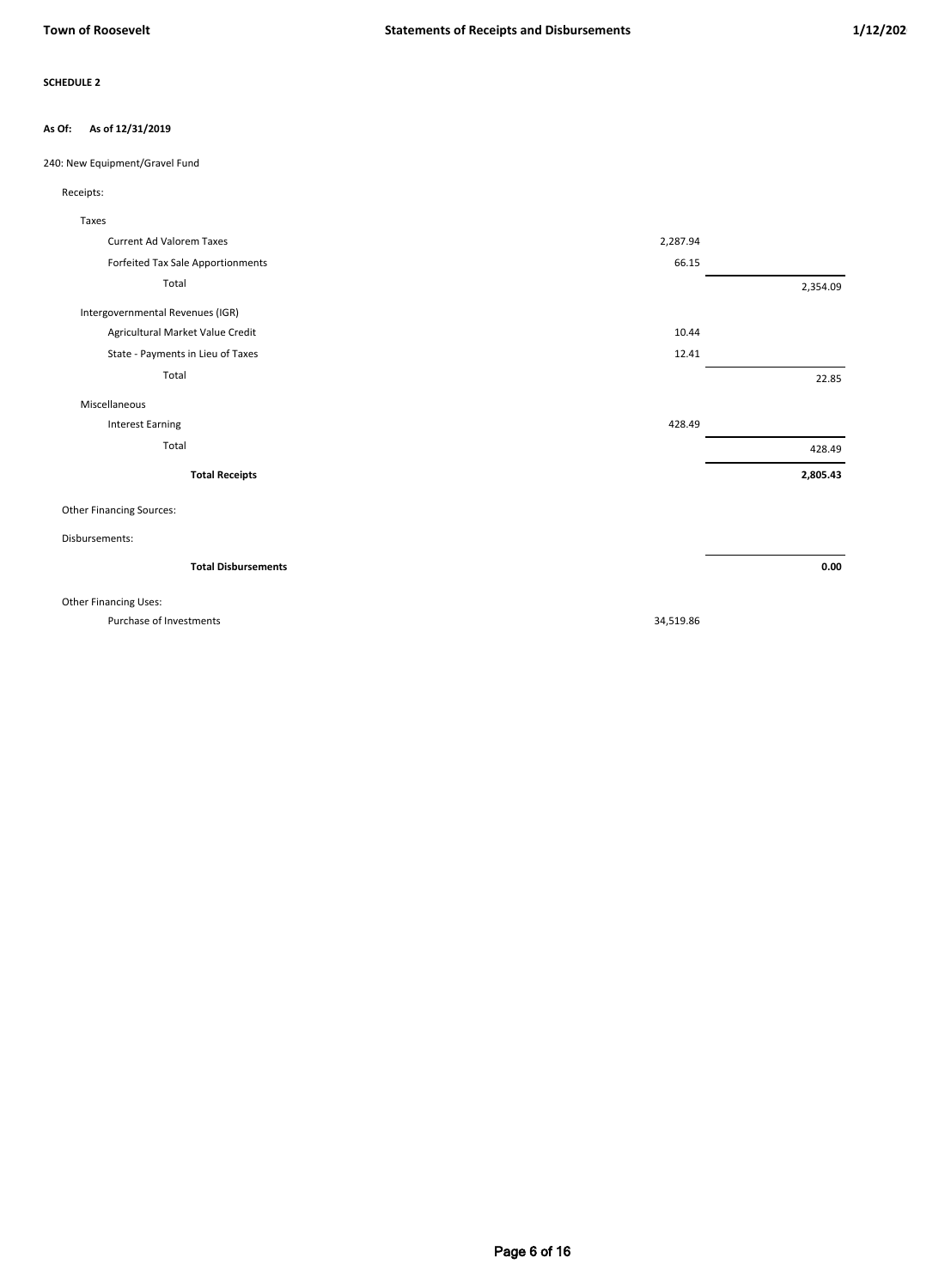### **As of 12/31/2019 As Of:**

## 301: Ad Valorum Debt Fund

| Receipts: |  |
|-----------|--|
|           |  |

| Taxes                             |           |           |
|-----------------------------------|-----------|-----------|
| <b>Current Ad Valorem Taxes</b>   | 53,313.27 |           |
| Forfeited Tax Sale Apportionments | 3,175.05  |           |
| Total                             |           | 56,488.32 |
| Intergovernmental Revenues (IGR)  |           |           |
| Agricultural Market Value Credit  | 501.06    |           |
| State - Payments in Lieu of Taxes | 595.37    |           |
| Total                             |           | 1,096.43  |
| <b>Total Receipts</b>             |           | 57,584.75 |
| <b>Other Financing Sources:</b>   |           |           |
| Disbursements:                    |           |           |
| <b>Public Works</b>               |           |           |
| 2013 Road Project- Current        | 750.00    |           |
| Total                             |           | 750.00    |
| Debt Service                      |           |           |
| <b>Bond Principal- Current</b>    | 35,000.00 |           |
| Interest - Bonds- Current         | 14,656.25 |           |
| Fiscal Agent's Fees- Current      | 575.00    |           |
| Total                             |           | 50,231.25 |
| <b>Total Disbursements</b>        |           | 50,981.25 |
|                                   |           |           |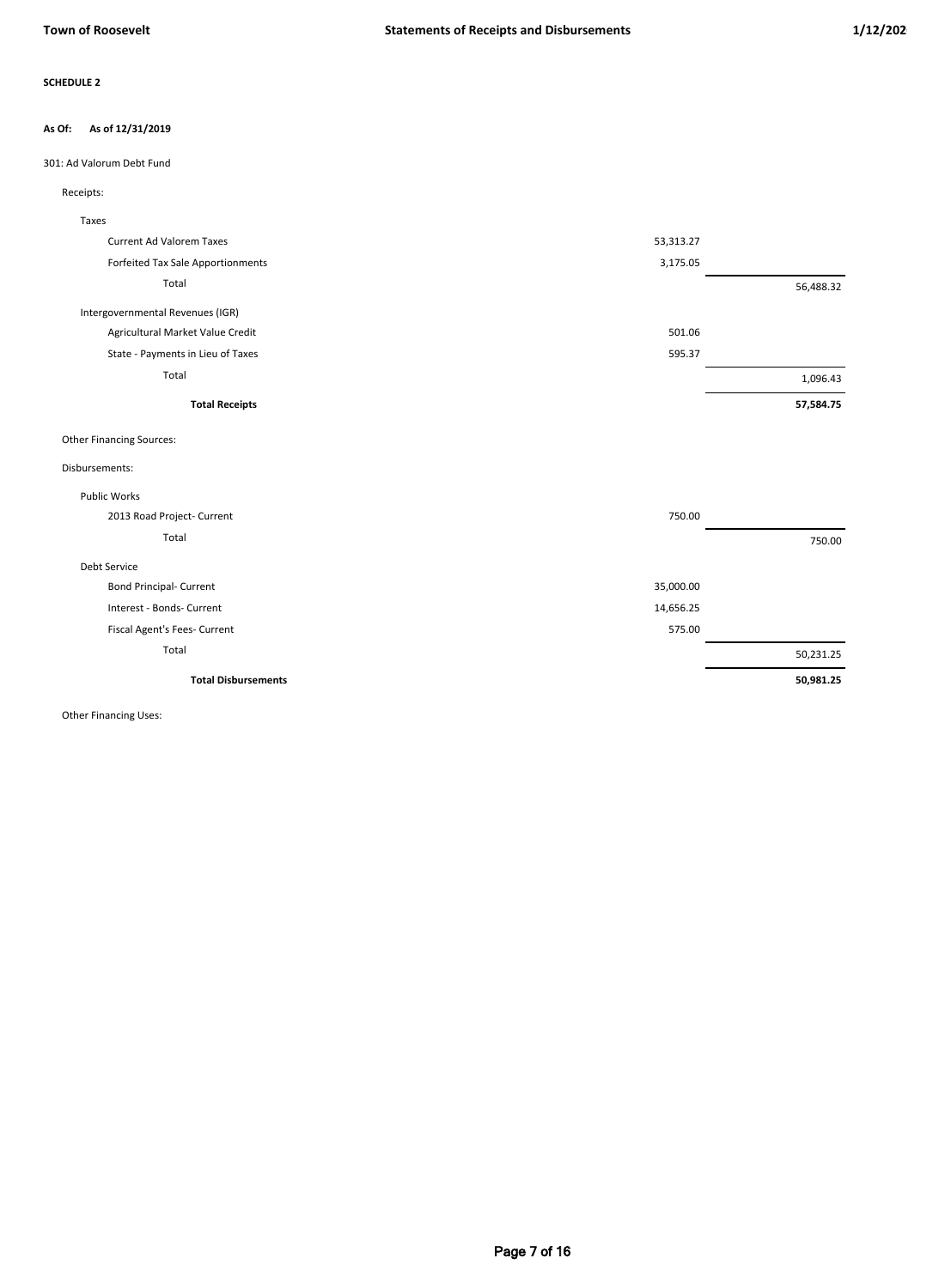### **As of 12/31/2019 As Of:**

302: Tax Abatement Debt Fund

## Receipts:

| Taxes                             |           |           |
|-----------------------------------|-----------|-----------|
| <b>Current Ad Valorem Taxes</b>   | 31,096.94 |           |
| Forfeited Tax Sale Apportionments | 1,852.11  |           |
| Total                             |           | 32,949.05 |
| Intergovernmental Revenues (IGR)  |           |           |
| Agricultural Market Value Credit  | 292.28    |           |
| State - Payments in Lieu of Taxes | 347.30    |           |
| Total                             |           | 639.58    |
|                                   |           |           |
| <b>Total Receipts</b>             |           | 33,588.63 |
| <b>Other Financing Sources:</b>   |           |           |
| Disbursements:                    |           |           |
| Debt Service                      |           |           |
| <b>Bond Principal- Current</b>    | 30,000.00 |           |
| Total                             |           | 30,000.00 |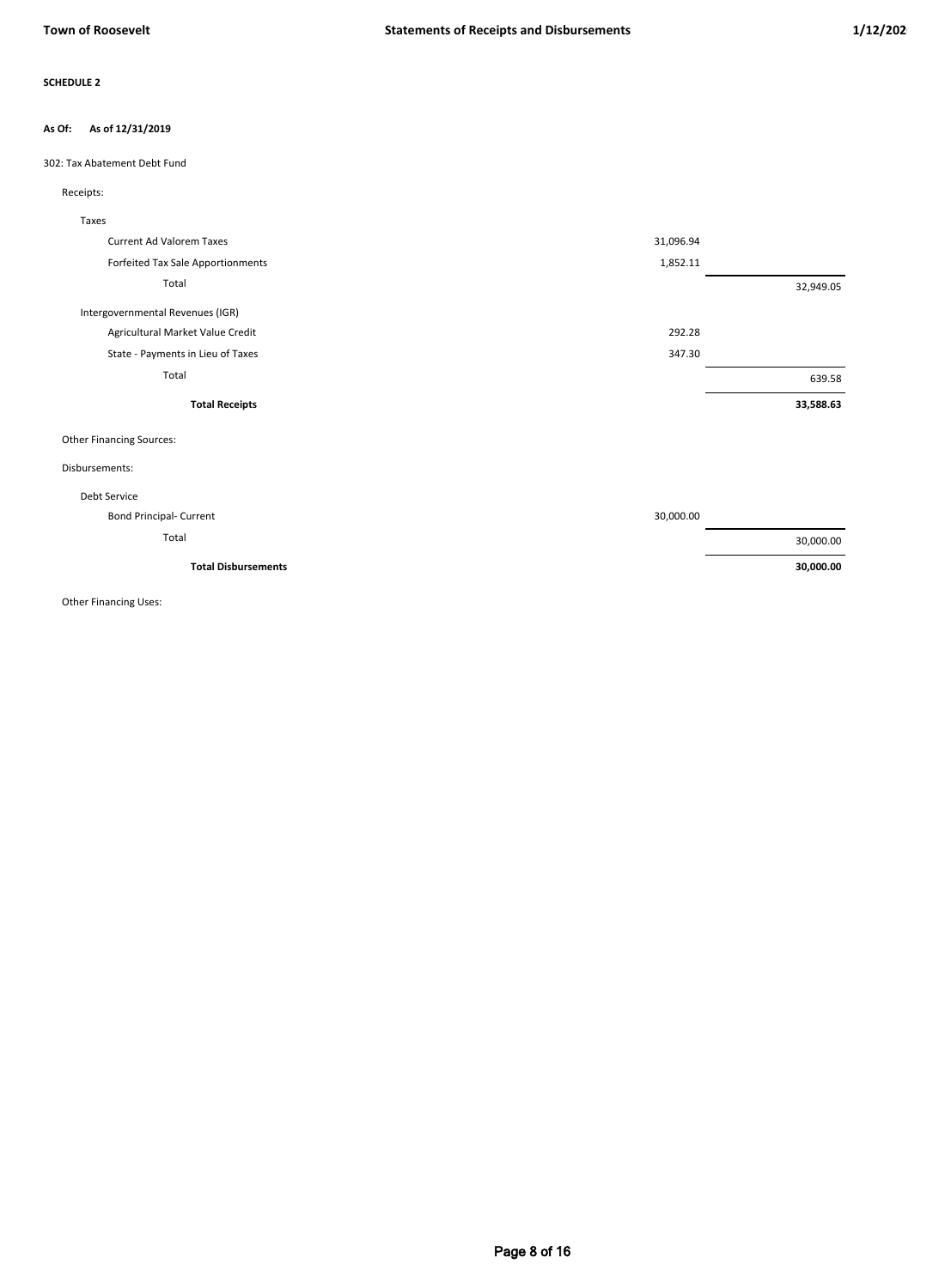# STATEMENT OF REVENUES AND EXPENSES

For the Year Ended December 31, 2019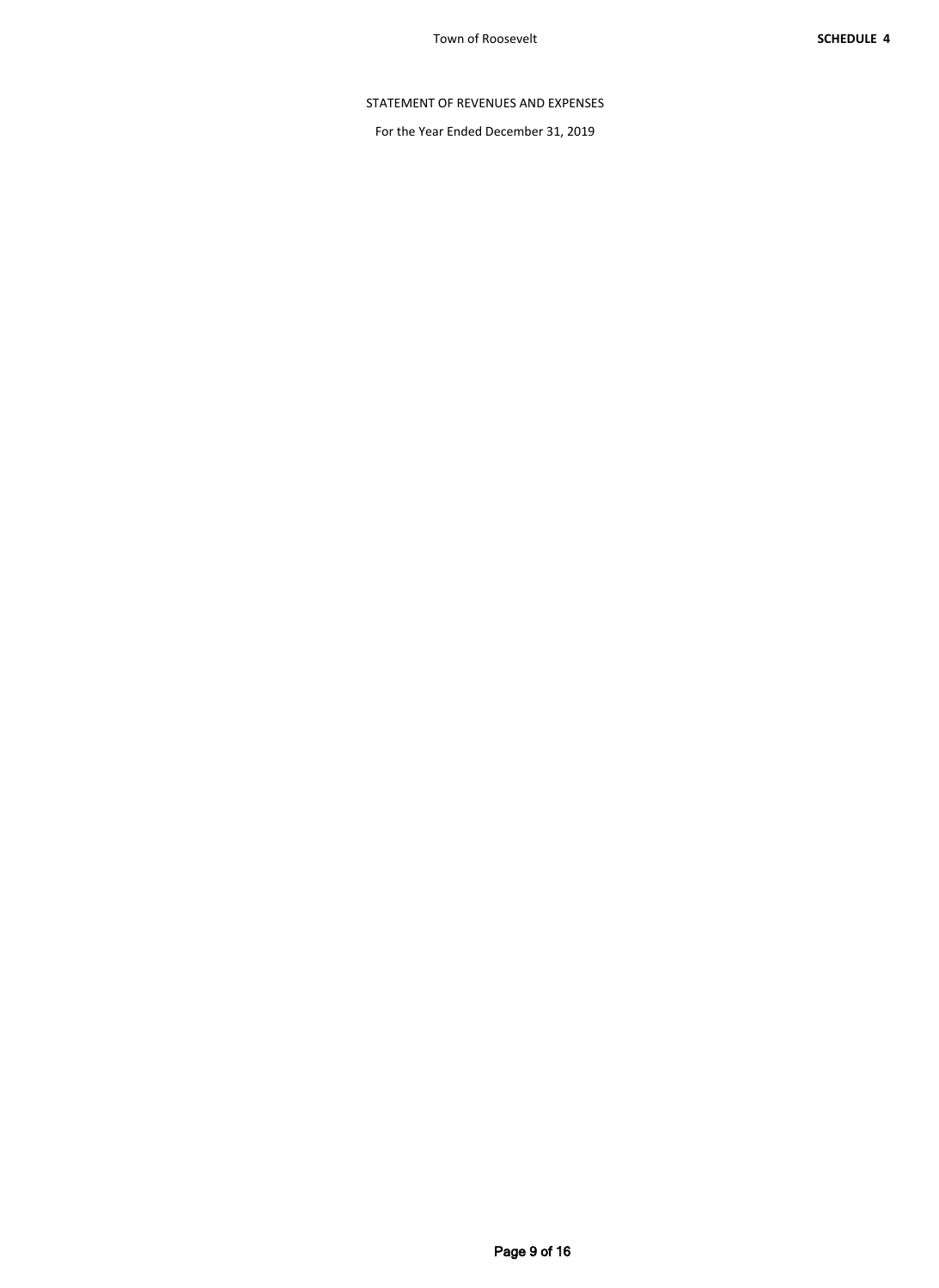**Town of Roosevelt**

**Statement of Cash Flows**

**For the Year Ended December 31, 2019**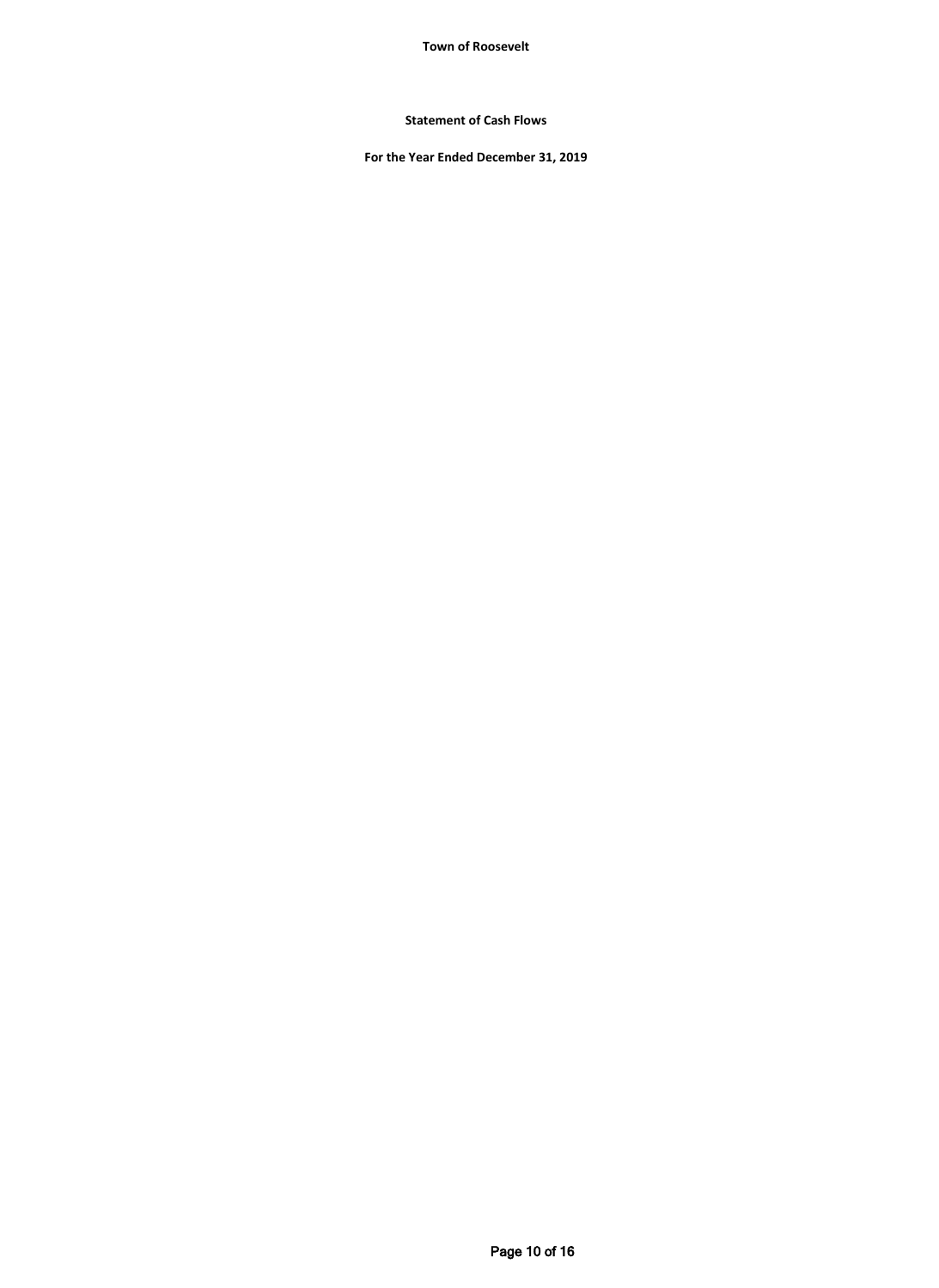## Town of Roosevelt

## STATEMENT OF INDEBTEDNESS

## For The Year Ended December 31, 2019

|                                              |                      |                   | <b>Final Maturity</b> |                         |                |              |                          |
|----------------------------------------------|----------------------|-------------------|-----------------------|-------------------------|----------------|--------------|--------------------------|
| <b>Bonded Indebtedness</b>                   | <b>Interest Rate</b> | <b>Issue Date</b> | Date                  | Outstanding Jan 1, 2019 | Issued in 2019 | Paid in 2019 | Outstanding Dec 31, 2019 |
| General Obligation*                          |                      |                   |                       |                         |                |              |                          |
|                                              |                      |                   |                       | \$0.00                  | \$0.00         | \$0.00       | 0.00                     |
| TotalGeneral Obligation*                     |                      |                   |                       | \$0.00                  | \$0.00         | \$0.00       | 0.00                     |
| <b>Tax Increment Bonds</b>                   |                      |                   |                       |                         |                |              |                          |
|                                              |                      |                   |                       | \$0.00                  | \$0.00         | \$0.00       | 0.00                     |
| <b>TotalTax Increment Bonds</b>              |                      |                   |                       | \$0.00                  | \$0.00         | \$0.00       | 0.00                     |
| <b>Special Assessment Bonds</b>              |                      |                   |                       |                         |                |              |                          |
|                                              |                      |                   |                       | \$0.00                  | \$0.00         | \$0.00       | 0.00                     |
| <b>TotalSpecial Assessment Bonds</b>         |                      |                   |                       | \$0.00                  | \$0.00         | \$0.00       | 0.00                     |
| <b>General Obligation Revenue Bonds</b>      |                      |                   |                       |                         |                |              |                          |
| GO Bonds, Series 2013A                       | 2.39                 | 02/27/2013        | 02/01/2028            | \$630,000.00            | \$0.00         | \$65,000.00  | 565,000.00               |
| <b>TotalGeneral Obligation Revenue Bonds</b> |                      |                   |                       | \$630,000.00            | \$0.00         | \$65,000.00  | 565,000.00               |
| <b>Revenue Bonds</b>                         |                      |                   |                       |                         |                |              |                          |
|                                              |                      |                   |                       | \$0.00                  | \$0.00         | \$0.00       | 0.00                     |
| <b>TotalRevenue Bonds</b>                    |                      |                   |                       | \$0.00                  | \$0.00         | \$0.00       | 0.00                     |
| <b>Total Bonded Indebtedness</b>             |                      |                   |                       | \$630,000.00            | \$0.00         | \$65,000.00  | 565,000.00               |
| <b>Other Long Term Debt</b>                  |                      |                   |                       |                         |                |              |                          |
|                                              |                      |                   |                       | \$0.00                  | \$0.00         | \$0.00       | 0.00                     |
| <b>TotalOther Long Term Debt</b>             |                      |                   |                       | \$0.00                  | \$0.00         | \$0.00       | 0.00                     |
| <b>Short Term Debt</b>                       |                      |                   |                       |                         |                |              |                          |
| 2000 Freightliner Dump Truck                 | 4.75                 | 10/19/2015        | 08/01/2019            | \$0.00                  | \$0.00         | \$0.00       | 0.00                     |
| <b>TotalShort Term Debt</b>                  |                      |                   |                       | \$0.00                  | \$0.00         | \$0.00       | 0.00                     |
|                                              |                      |                   |                       |                         |                |              |                          |
|                                              |                      |                   |                       |                         |                |              |                          |

| Total Ci.<br>----- | \$630.000.00 | cn.<br><b><i><u></u></i></b> | <b>.65.000.0L</b><br>565.I | .000.00 |
|--------------------|--------------|------------------------------|----------------------------|---------|
|                    |              |                              |                            |         |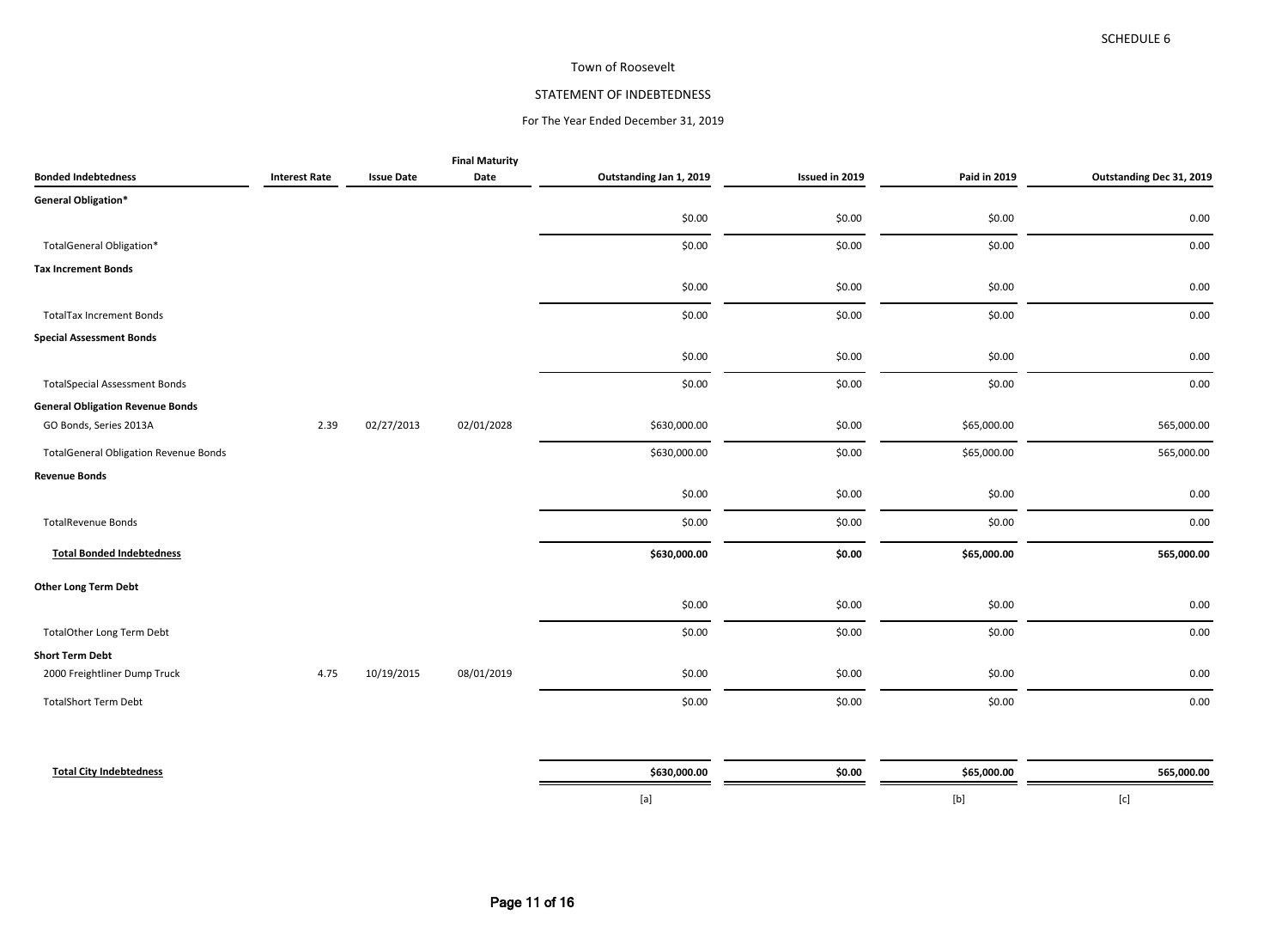#### **Note:**

[\*] Special Assessment Bonds and Revenue Bonds with General Obligation backing should not be classified as General Obligation Bonds.

[a] The Jan, 1 balance should agree with the Dec. 31 balance of the prior year.

[b] Amounts paid should agree with the amounts shown as principal paid on Schedule 2 and 4.

[c] Bonds Maturing January 1, which are paid on or before December 31, should not be included in the balance outstanding at December 31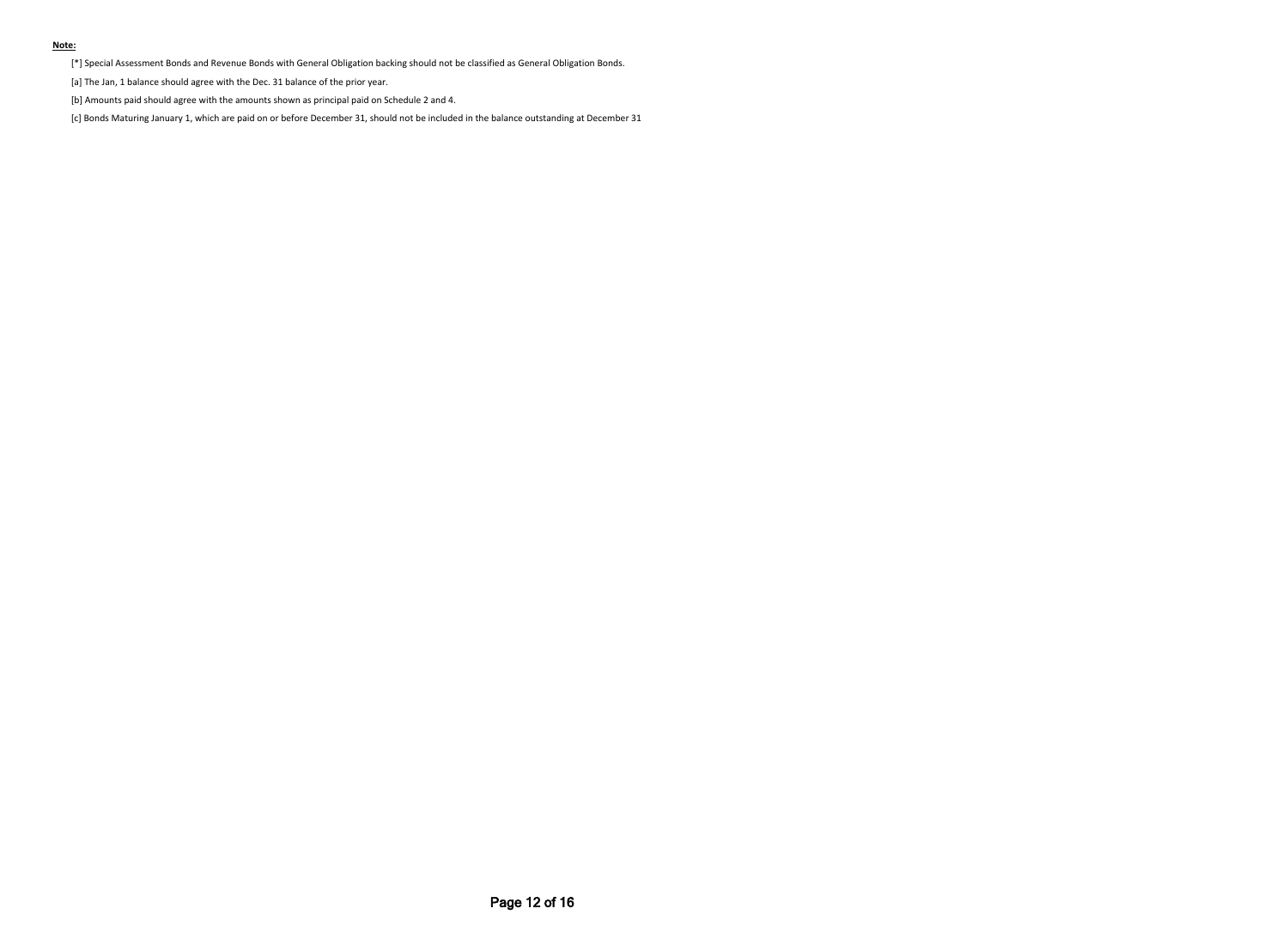| For the period :       | 1/1/2019 To 12/31/2019         |                          |            |                 |             |                       |
|------------------------|--------------------------------|--------------------------|------------|-----------------|-------------|-----------------------|
| <b>Investment Type</b> | <b>Description</b>             | <b>Beginning Balance</b> | Date       | <b>Deposits</b> | Withdrawals | <b>Ending Balance</b> |
| CD                     | 1 Year CD-R&B Fund             | 0.00                     | 01/01/2019 |                 |             |                       |
|                        |                                |                          | 05/16/2019 | 33,000.00       |             | 33,000.00             |
|                        | Total                          |                          |            | 33,000.00       | 0.00        | 33,000.00             |
| CD                     | 2 year CD-R&B Fund             | 0.00                     | 01/01/2019 |                 |             |                       |
|                        |                                |                          | 05/22/2019 | 32,059.82       |             | 32,059.82             |
|                        | Total                          |                          |            | 32,059.82       | 0.00        | 32,059.82             |
| CD                     | 3 year CD-Equip. & Gravel Fund | 0.00                     | 01/01/2019 |                 |             |                       |
|                        |                                |                          | 05/30/2019 | 34,091.37       |             | 34,091.37             |
|                        | Total                          |                          |            | 34,091.37       | $0.00\,$    | 34,091.37             |
| MM                     | 4M Money Market-R&B Fund       | 0.00                     | 01/01/2019 |                 |             |                       |
|                        |                                |                          | 05/02/2019 | 848.81          |             | 848.81                |
|                        |                                |                          | 05/31/2019 | 135.90          |             | 984.71                |
|                        |                                |                          | 06/30/2019 | 1.80            |             | 986.51                |
|                        |                                |                          | 07/31/2019 | 1.80            |             | 988.31                |
|                        |                                |                          | 08/31/2019 | 1.55            |             | 989.86                |
|                        |                                |                          | 09/30/2019 | 1.51            |             | 991.37                |
|                        |                                |                          | 10/31/2019 | 1.45            |             | 992.82                |
|                        |                                |                          | 11/30/2019 | 1.20            |             | 994.02                |
|                        |                                |                          | 12/02/2019 | 387.16          |             | 1,381.18              |
|                        |                                |                          | 12/02/2019 | 428.49          |             | 1,809.67              |
|                        |                                |                          | 12/31/2019 | 2.14            |             | 1,811.81              |
|                        | Total                          |                          |            | 1,811.81        | 0.00        | 1,811.81              |
|                        | <b>Total All Investments</b>   |                          |            | 100,963.00      | 0.00        | 100,963.00            |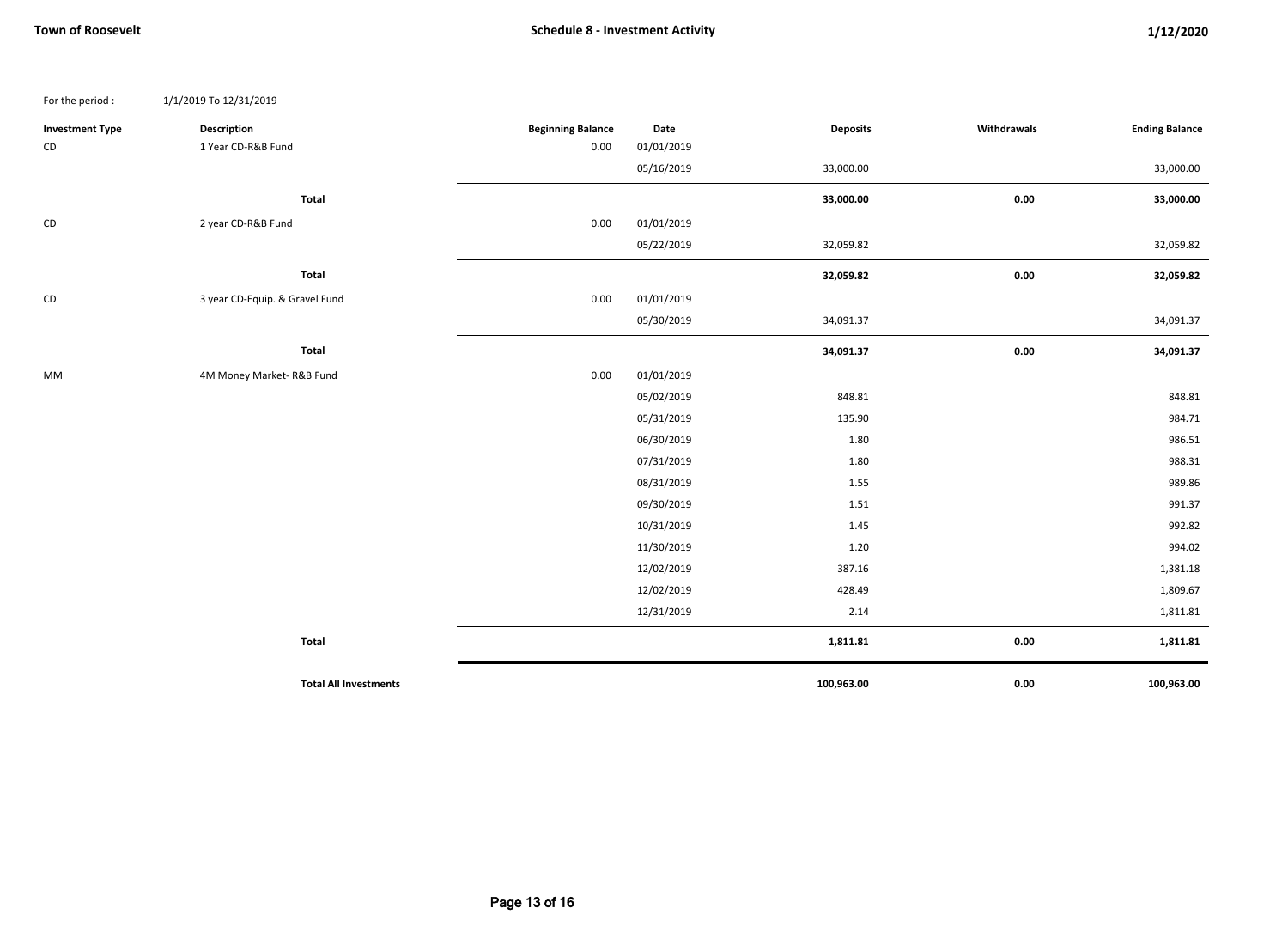#### **As of 12/31/2019 As of**

| <b>Personal Services</b>         |           |
|----------------------------------|-----------|
| Cheryl Gearhart                  | 30.00     |
| Chris Hewitt                     | 104.82    |
| Dick Kelby                       | 50.00     |
| <b>EMILY LANIN</b>               | 30.00     |
| <b>IRS</b>                       | 12,352.73 |
| Jean Fetters                     | 30.00     |
| Mabel Kelby                      | 142.50    |
| Marge Kotten                     | 142.50    |
| <b>MATIT-Insurance Trust</b>     | 2,914.00  |
| <b>MBA</b>                       | 960.00    |
| <b>MN Revenue</b>                | 1,774.80  |
| Payroll Period Ending 01/15/2019 | 1,313.82  |
| Payroll Period Ending 01/31/2019 | 2,722.92  |
| Payroll Period Ending 02/15/2019 | 1,313.82  |
| Payroll Period Ending 02/28/2019 | 2,616.01  |
| Payroll Period Ending 03/15/2019 | 1,313.82  |
| Payroll Period Ending 03/31/2019 | 3,079.78  |
| Payroll Period Ending 04/15/2019 | 1,313.82  |
| Payroll Period Ending 04/30/2019 | 2,476.45  |
| Payroll Period Ending 05/15/2019 | 1,408.88  |
| Payroll Period Ending 05/31/2019 | 2,679.60  |
| Payroll Period Ending 06/15/2019 | 1,408.88  |
| Payroll Period Ending 06/30/2019 | 2,598.66  |
| Payroll Period Ending 07/15/2019 | 1,408.88  |
| Payroll Period Ending 07/31/2019 | 2,490.40  |
| Payroll Period Ending 08/15/2019 | 1,408.88  |
| Payroll Period Ending 08/31/2019 | 2,669.91  |
| Payroll Period Ending 09/15/2019 | 1,408.88  |
| Payroll Period Ending 09/30/2019 | 2,532.30  |
| Payroll Period Ending 10/15/2019 | 1,414.67  |
| Payroll Period Ending 10/31/09   | 180.08    |
| Payroll Period Ending 10/31/19   | 52.19     |
| Payroll Period Ending 10/31/2019 | 2,685.30  |
| Payroll Period Ending 11/15/2019 | 1,414.67  |
| Payroll Period Ending 11/30/2019 | 2,741.79  |
| Payroll Period Ending 12/15/2019 | 1,414.67  |
| Payroll Period Ending 12/31/2018 | 1,643.29  |
| Payroll Period Ending 12/31/2019 | 1,414.67  |
| PERA                             | 8,248.58  |
| Roberta Germanson                | 142.50    |
| SHERLEE HEWITT                   | 15.00     |
|                                  |           |
| <b>Supplies</b>                  |           |
| AmeriPride Services Inc.         | 135.90    |
| <b>Bonnie Orton</b>              | 12.70     |
| <b>Brainerd Pipe Supply</b>      | 543.85    |
| Card Service Center              | 2,833.01  |
| Centra Sota Cooperative          | 6,719.02  |
| CWC Highway Dept.                | 2,940.53  |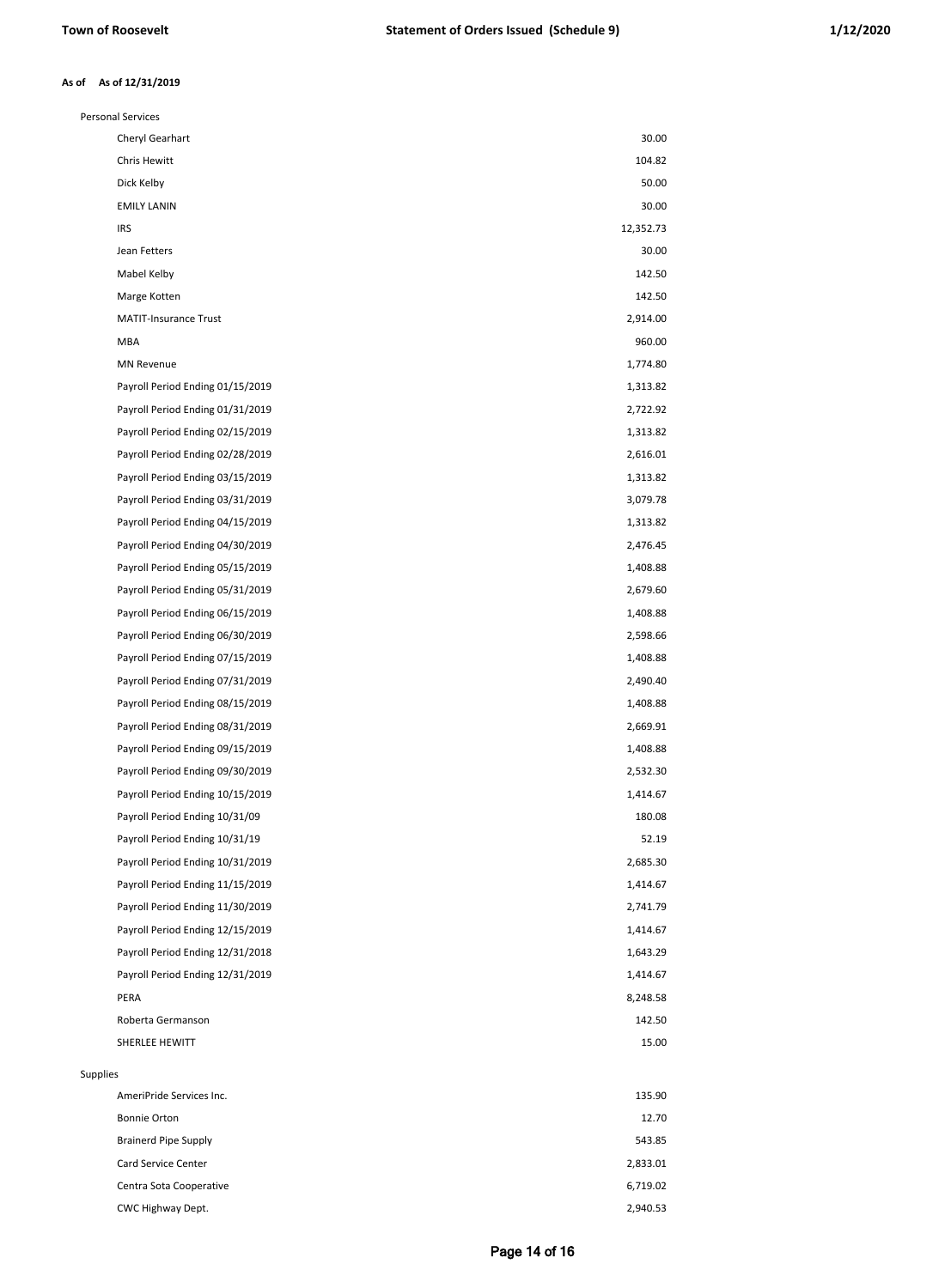#### **As of 12/31/2019 As of**

| Supplies (Continued)                    |           |
|-----------------------------------------|-----------|
| Ed Klause                               | 28.62     |
| Ira Stafford                            | 15.00     |
| Jay Pawlu                               | 728.69    |
| Pine Center Pit                         | 870.00    |
| Pine Center Tire & Towing               | 305.00    |
| The Office Shop                         | 93.75     |
| ZIEGLER INC.                            | 2,258.20  |
| Other Services and Charges              |           |
| Aitkin Independent Age                  | 202.33    |
| <b>BEAUDRY OIL &amp; PROPANE</b>        | 4,325.05  |
| Bonnie Orton                            | 1,251.37  |
| <b>Bruce Fetters</b>                    | 30.00     |
| Card Service Center                     | 321.15    |
| Central Lakes Pest Control              | 91.27     |
| Cheryl Gearhart                         | 4.06      |
| Chris Hewitt                            | 256.38    |
| <b>Crisis Line and Referral Service</b> | 1,000.00  |
| Crow Wing County                        | 30.00     |
| Crow Wing County Fair Assn.             | 200.00    |
| Crow Wing Power                         | 909.00    |
| <b>CTC</b>                              | 48.00     |
| <b>CWC Association of Townships</b>     | 607.00    |
| <b>CWC Historical Society</b>           | 100.00    |
| <b>CWC Landfill</b>                     | 41.50     |
| Deerwood Bank                           | 25.00     |
| DEPARTMENT OF HUMAN SERVICES            | 121.00    |
| Door Doctor                             | 358.77    |
| ECM Publishers, Inc.                    | 204.80    |
| Ed Klause                               | 1,450.63  |
| <b>EMILY LANIN</b>                      | 5.80      |
| Forum Communications                    | 143.00    |
| Garrison Fire Dept.                     | 14,772.75 |
| Ira Stafford                            | 1,573.84  |
| James Rasmussen                         | 1,146.00  |
| Jay Pawlu                               | 625.00    |
| Jean Fetters                            | 0.15      |
| Jobs HQ                                 | 105.00    |
| Mabel Kelby                             | 4.50      |
| Marge Kotten                            | 11.25     |
| <b>MATIT-Insurance Trust</b>            | 3,651.00  |
| Matt Benson Excavating & Demolition     | 650.00    |
| MBA                                     | 5.00      |
| MN Association of Townships             | 130.00    |
| NORTHLAND FIRE PROTECTION               | 494.20    |
| Pierz Community Education               | 100.00    |
| Pierz Rural Area Fire Protection        | 4,165.00  |
| Pine Center 1st Responders              | 2,000.00  |
| Pine Center Tire & Towing               | 75.00     |